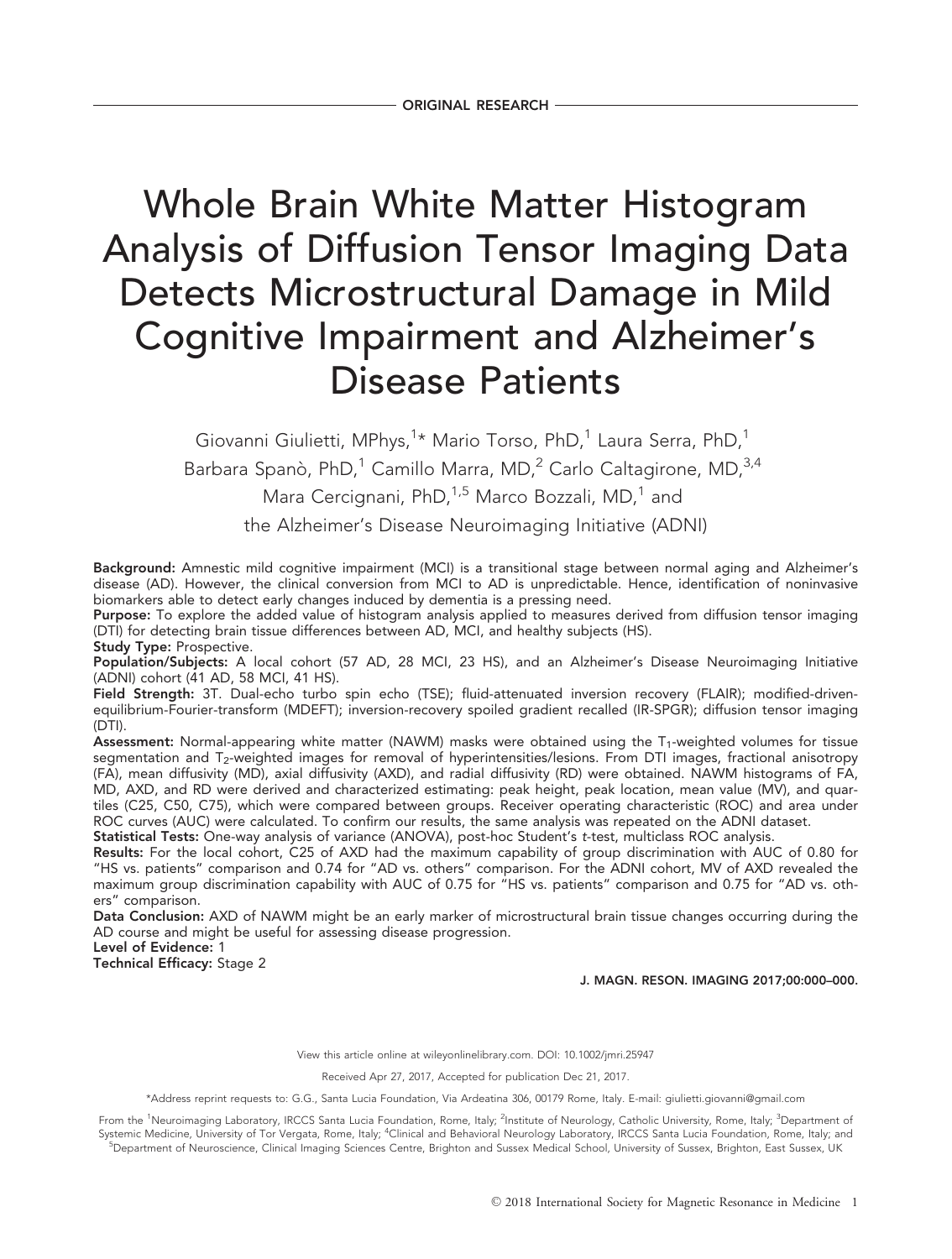Amnestic mild cognitive impairment (MCI) is regarded as a transitional stage between normal aging and fully developed Alzheimer's disease  $(AD)$ .<sup>1</sup> However, the shortterm clinical conversion from MCI to AD remains largely unpredictable. The identification of noninvasive biomarkers with the ability of staging MCI patients is becoming more and more critical for patients' management and clinical trials. While the standard diagnostic criteria for MCI are based on clinical/neuropsychological assessment,<sup>1</sup> several biomarkers,<sup>2</sup> have been proposed to improve diagnostic accuracy, such as medial temporal lobe atrophy, $3$  positron emission tomography (PET) imaging measures such as betaamyloid plaque load and index of cerebral glucose metabolism,<sup>4,5</sup> and cerebrospinal fluid (CSF) levels of beta-amyloid and phospho-tau.<sup>6</sup> However, medial temporal lobe atrophy has been shown not to be an early biomarker, being not evident in the asymptomatic stage of  $AD$ , while CSF assessment is an invasive procedure and PET imaging requires the injection of a radioactive tracer that could present side effects (eg, allergic reaction). A large body of literature has demonstrated that white matter (WM) damage is present since the early clinical stages of AD, and strongly contributes to the disease progression.<sup>8</sup>

Diffusion tensor imaging (DTI) is one of the preferred magnetic resonance imaging (MRI) methods for WM investigation in vivo, detecting macro- and microscopic tissue abnormalities.<sup>9</sup> To date, several DTI-derived indices (eg, fractional anisotropy [FA], mean diffusivity [MD], axial [AXD], and radial diffusivity [RD]) have been proposed as reflecting different aspects of WM microstructure and damage.<sup>10</sup> Against this background it is conceivable that these different DTI parameters may change differently across AD evolution, possibly reflecting different aspects of AD pathophysiology (eg, axonal damage and loss, demyelination, etc.).

Histogram analysis has been largely used to analyze data coming from MRI for the investigation of various neurological disorders.<sup>11–13</sup> This approach offers the advantage, compared to region of interest or voxel-based analyses, of being operator-independent and of summarizing the information from a whole image into a few simple numerical indices.

The principal aim of this study was to define the evolution of WM damage as assessed by different DTI-based histogram parameters at different AD stages. The secondary aim was to identify the most promising prognostic parameter (or set of parameters) to be used in clinical settings.

## Materials and Methods

## **Subjects**

This prospective study was approved by the local Ethics Committee and written informed consent was obtained from all participants before the study initiation.

One hundred patients were recruited from the Specialist Dementia Clinics of our institution (Table 1). Fifteen patients were excluded for the following reasons: 1) claustrophobia or poor cooperation during MRI, with scanning interruption before completing the protocol acquisition  $(n = 7)$ ; and 2) the presence of artifacts on MR images ( $n = 8$ ). Out of the 85 enrolled patients, 57 fulfilled the diagnostic criteria for AD and 28 those of amnestic MCI, as defined below. The diagnosis of AD was made according to the National Institute of Neurological and Communication Disorders and Stroke/Alzheimer's Disease and Related Disorders Association criteria (NINCDS-ADRDA).<sup>14</sup> AD patients also had to fulfill the Diagnostic and Statistical Manual of Mental Disorders (DSM-5) criteria for major neurocognitive disorders.<sup>15</sup>

MCI patients had to show episodic memory disorders<sup>1</sup> and no or very mild impairment in daily living activities, with a total Clinical Dementia Rating score not exceeding 0.5.16 Within 3 days after recruitment, patients underwent neuropsychological and behavioral assessments and an MRI scan. With respect to the presence and severity of macroscopic WM lesions, there are no definite cutoff criteria available to discriminate between vascular and neurodegenerative dementia. To reduce as much as possible the risk of including patients with vascular MCI, principal comorbidities (ie, diabetes, hypertension, hyperlipidemia, arrhythmias) and risk factors (ie, alcohol abuse) for developing cerebrovascular pathology were ruled out in all patients. Additionally, in every patient, the Hachinski score, $^{17}$  a clinical tool often used to differentiate between AD and vascular dementia, had to be less than 4, and the total WM lesion volume had not to exceed 25 ml.<sup>18</sup>

Twenty-three healthy elderly subjects (HS) were also recruited from the relatives of patients and served as a control group (Table 1). All HS with major systemic and neurological illnesses, cognitive deficits, and Behavioral and Psychological Symptoms of Dementia (BPSD) were excluded. Finally, to reduce any potential source of variability due to hemispheric dominance, all subjects had to be right-handed, as assessed by the Edinburgh Handedness Inventory.<sup>19</sup> From now on, we refer to this group of 108 subjects as the local cohort.

### Neuropsychological Assessment (Local Cohort)

All subjects of the local cohort underwent a neuropsychological battery, including the following tests: verbal episodic long-term memory: 15-Word List (Immediate and 15-min Delayed recall)<sup>20</sup> and Short Story Test (Immediate and 20-min Delayed recall)<sup>20</sup>; visuospatial episodic long-term memory: Complex Rey's Figure (Immediate and 20-min Delayed recall)<sup>20</sup>; short-term memory: Digit span and the Corsi Block Tapping  $task^{21}$ ; executive functions: Phonological Word Fluency<sup>20</sup> and Modified Card Sorting Test<sup>20</sup>; language: Naming objects subtest of the BADA (Batteria per l'Analisi dei Deficit Afasici)<sup>22</sup>; reasoning: Raven's Coloured Progressive Matrices<sup>20</sup>; constructional praxis: Copy of simple drawings with and without landmarks,<sup>20</sup> and Copy of Complex Rey's Figure<sup>20</sup>; general cognitive efficiency: Mini-Mental State Examination (MMSE).<sup>20,23</sup> For all employed tests, we used the Italian normative data for both score adjustment (sex, age, and education) and to define cutoff scores of normality, determined as the lower limit of the 95% tolerance interval for a confidence level of 95%.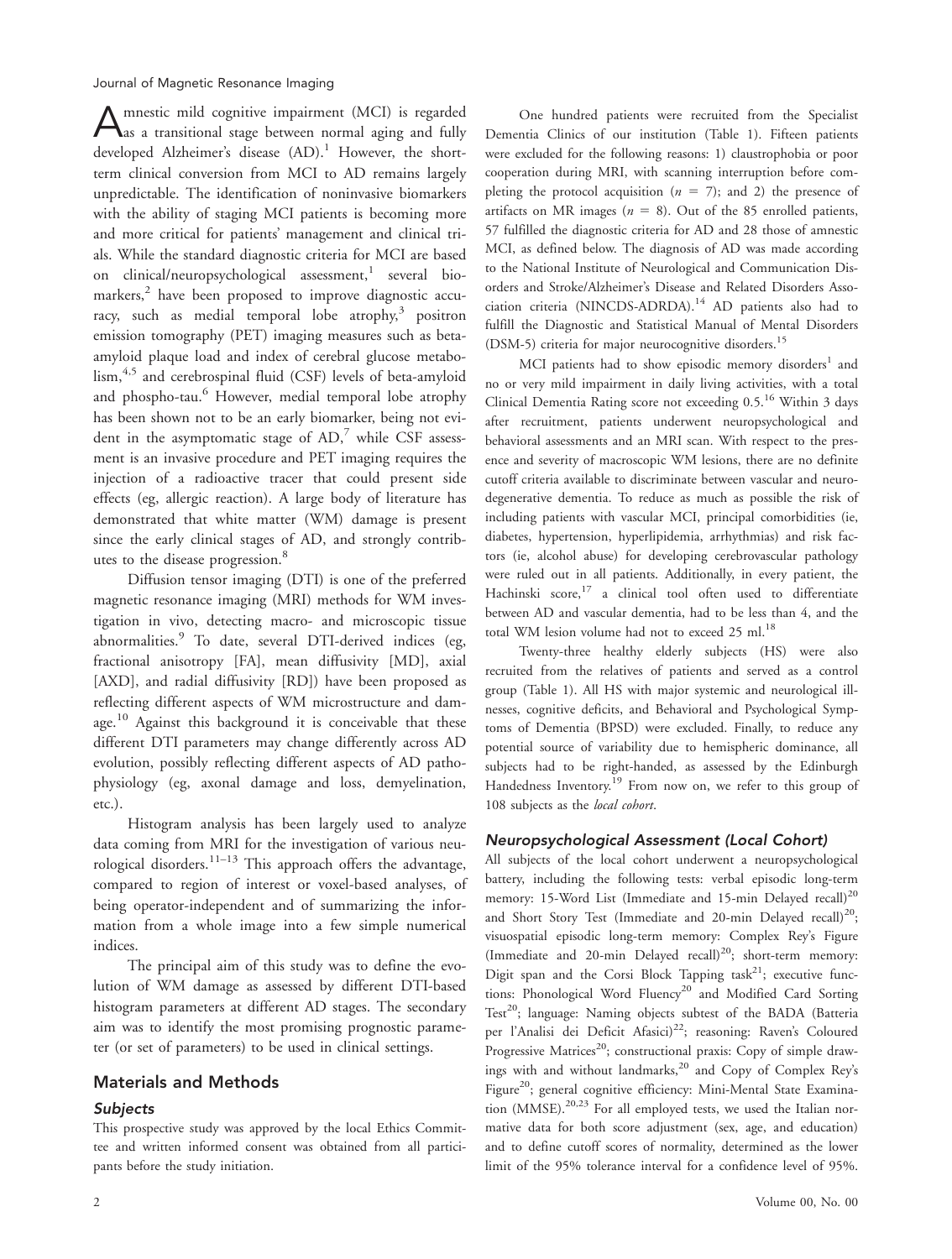TABLE 1. Principal Demographic and Clinical Characteristics of the Participants Belonging to the Local (Upper Numbers) and ADNI (Lower Numbers) Cohorts

|                                                                                                                          | AD                                                                                  | <b>MCI</b>                                                             | <b>HS</b>                                                            | $P$ -value<br>AD vs. MCI                                      | $P$ -value<br>AD vs. HS | $P$ -value<br>MCI vs. HS |
|--------------------------------------------------------------------------------------------------------------------------|-------------------------------------------------------------------------------------|------------------------------------------------------------------------|----------------------------------------------------------------------|---------------------------------------------------------------|-------------------------|--------------------------|
| $\,N$                                                                                                                    | 57<br>41                                                                            | 28<br>58                                                               | 23<br>41                                                             |                                                               |                         |                          |
| Age (years)                                                                                                              | 72.2 [6.6]<br>74.5 [8.5]                                                            | 70.9 [8.5]<br>72.2 [6.9]                                               | 68.4 [6.9]<br>$71.9\,[6.1]$                                          | ANOVA ns: 0.11<br>ANOVA ns: 0.18                              |                         |                          |
| Female/male ratio                                                                                                        | 36/21<br>15/26                                                                      | 16/12<br>20/38                                                         | 10/13<br>23/18                                                       | chi-square ns: 0.27<br>chi-square ns: 0.07                    |                         |                          |
| Education (years)                                                                                                        | 9.2 $[4.3]$ <sup>a</sup><br>not available                                           | $9.9$ [4.6]<br>not available                                           | $12.2$ [2.9]<br>not available                                        | 0.302                                                         | 0.011                   | 0.043                    |
| MMSE <sup>c</sup>                                                                                                        | 21.0 $[3.9]^{a,b}$<br>22.3 $[3.6]^{a,b}$                                            | $26.8$ [1.8] <sup>a</sup><br>27.0 $[1.9]$ <sup>a</sup>                 | 29.0 $[1.0]$<br>$28.9$ [1.1]                                         | < 0.001<br>< 0.001                                            | < 0.001<br>< 0.001      | ${}< 0.001$<br>< 0.001   |
| GM fraction                                                                                                              | $0.42$ [0.02] <sup>a,b</sup><br>$0.37$ [0.03] <sup>a,b</sup>                        | $0.43$ [0.02]<br>$0.40$ [0.03] <sup>a</sup>                            | $0.44$ [0.01]<br>$0.42$ [0.02]                                       | 0.009<br>0.002                                                | < 0.001<br>< 0.001      | 0.053<br>< 0.001         |
| NAWM fraction<br>WMHs fraction                                                                                           | $0.31$ [0.02]<br>$0.29$ [0.03] <sup>a,b</sup><br>$0.003$ [0.003]<br>$0.003$ [0.003] | $0.32$ $[0.02]$<br>$0.31$ [0.02]<br>$0.003$ [0.004]<br>$0.003$ [0.002] | $0.32$ [0.02]<br>$0.31 \; [0.02]$<br>0.001[0.002]<br>$0.002$ [0.002] | ANOVA ns: $0.33$<br>0.005<br>ANOVA ns: 0.17<br>ANOVA ns: 0.10 | ${}< 0.001$             | 0.249                    |
| Iblace experimented all volume are expressed as mass form dead deviation of All measures were compared between organized |                                                                                     |                                                                        |                                                                      |                                                               |                         |                          |

Unless otherwise noted, all values are expressed as mean [standard deviation]. All measures were compared between groups using Student's *t*-test. Bonferroni correction was used to account for multiple comparisons ( $P < 0.05$ ). Statistically significant *P*-values are highlighted in bold. AD = Alzheimer's disease; GM = gray matter; HS = healthy subjects; MCI = mild cognitive impairment;  $\overline{\text{MMSE}}$  = Mini-Mental State Examination (raw); NAW $\overline{M}$  = normal appearing white matter; WMHs = white matter hyperintensities;  $ns = not significant$ .

Statistically significant difference between patients (AD or MCI) and HS.

<sup>b</sup>Statistically significant difference between AD and MCI.

c Due to lack of data in ADNI database, mean values of MMSE in ADNI cohort were computed in only 30 out of 41 AD, 49 out of 58 MCI and 36 out of 41 HS (115 out of 140 subjects).

For each test, normative data are reported in the corresponding references.

### MRI Data Acquisition (Local Cohort)

All subjects of the local cohort underwent MRI scanning at 3T (Magnetom Allegra, Siemens, Erlangen, Germany), including the following acquisitions: 1) dual-echo turbo spin echo (dual-echo TSE, repetition time  $[TR] = 7600$  msec, echo time  $[TE] = 12/$ 109 msec, matrix = 256  $\times$  192, field of view [FOV] = 230  $\times$ 172.5 mm<sup>2</sup>, slice thickness 3 mm); 2) fast-fluid-attenuated inversion recovery (FLAIR;  $TR = 8170$  msec,  $TE = 96$  msec, inversion time  $[T1] = 2100$  msec, same matrix, FOV, and slice thickness as the TSE); 3) 3D modified-driven-equilibrium-Fourier-transform (MDEFT;  $TR = 1394$  msec,  $TE = 2.4$  msec,  $TI = 910$  msec, matrix =  $256 \times 224 \times 176$ , in-plane FOV =  $256 \times 224$  mm<sup>2</sup>, slice thickness = 1 mm); 4) diffusion-weighted (DW) twicerefocused spin-echo echo planar imaging (SE EPI;  $TR = 10.2$  sec,

TE = 85 msec, b factor = 1000 s/mm<sup>2</sup>, isotropic resolution = 2.3 mm<sup>3</sup>). This last sequence collects seven images with no diffusion weighting  $(b_0)$  and 61 images with diffusion gradients applied in 61 noncollinear directions.

## Image Processing and Histogram Analysis (Local Cohort)

BRAIN TISSUE SEGMENTATION. White matter hyperintensities (WMHs) were identified by consensus of two trained observers (with 3 and 10 years of experience in head imaging analysis, respectively) on the  $T_2$ -weighted image (the longest echo time image of sequence<sup>1</sup>), using semiautomated local thresholding contouring software (Jim 4.0, Xinapse System, Leicester, UK, [http://](http://www.xinapse.com/) [www.xinapse.com/](http://www.xinapse.com/)). FLAIR images were used to increase confidence in lesion identification.

Binary lesion masks and lesion volumes were then calculated. The  $T_2$ -weighted images were then affine-registered to the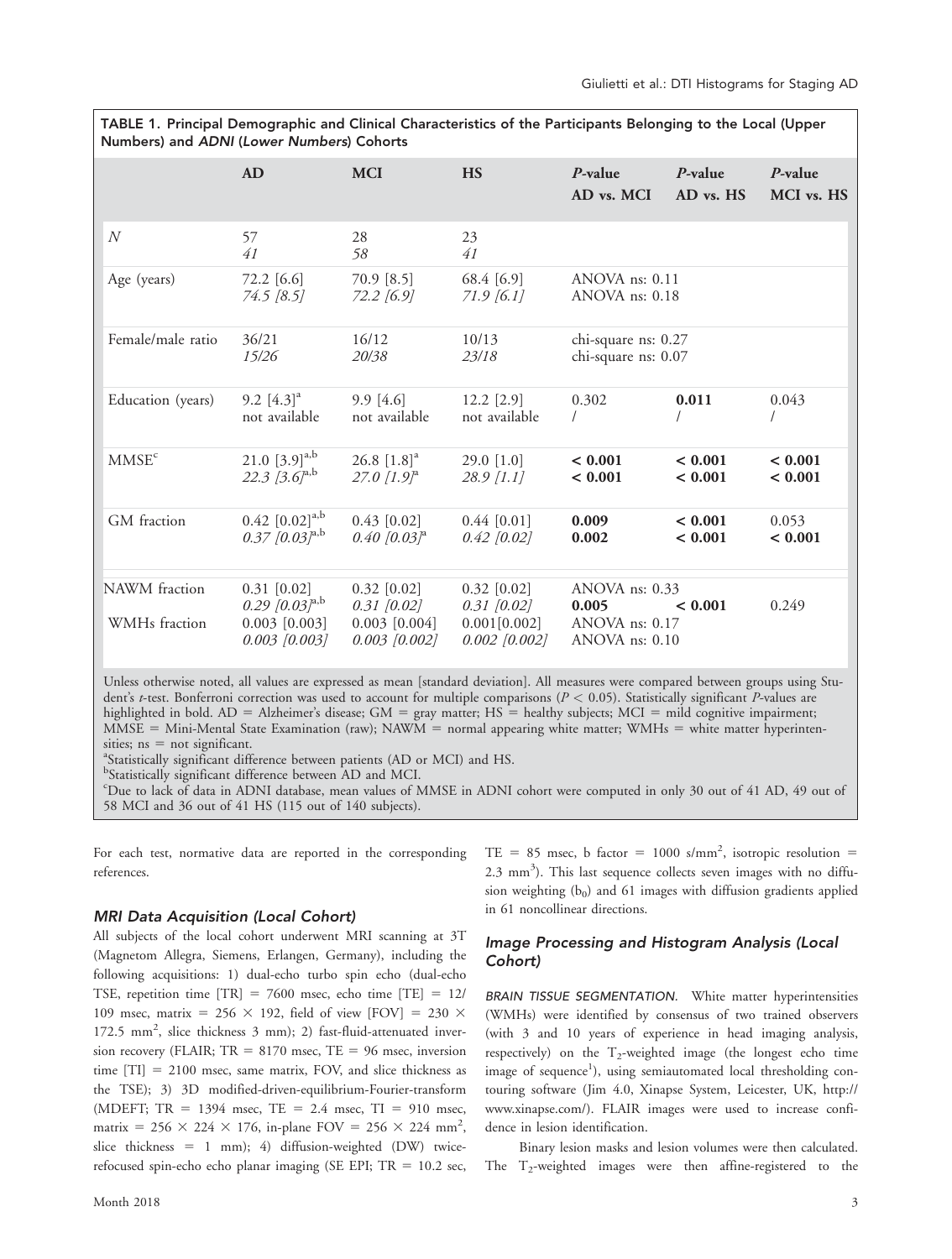$T_1$ -weighted images (MDEFT) using ANTs.<sup>24</sup> The same transformation parameters were applied to the lesion mask. Then lesions were stripped from the  $T_1$ -weighted images, which were then processed using SPM8 ([www.fil.ion.ucl.ac.uk/spm/\)](http://www.fil.ion.ucl.ac.uk/spm/) toolbox VBM8 ([www.neuro.uni-jena.de/vbm/download/](http://www.neuro.uni-jena.de/vbm/download/)) to yield local volumes maps of gray matter (GM), normal-appearing white matter (NAWM), and CSF. These maps were used to compute global brain tissues volumes (GMvol, NAWMvol, CSFvol). To account for subjects' head size differences, the global brain tissue volumes were expressed as percentages of the total intracranial volume (ICV  $GMvol+NAWMvol+WMHs_vol+CSFvol)$ , by computing GM fraction (GMvol/ICV), NAWM fraction (NAWMvol/ICV), and lesion fraction (WMHs\_vol/ICV). These measures were obtained to further characterize the patient groups included in the study and ensure consistency with previously reported cohorts.

DTI ANALYSIS. DW images were processed using tools from the FMRIB software library (FSL,<http://fsl.fmrib.ox.ac.uk/fsl/fslwiki/>) and CAMINO [\(http://camino.cs.ucl.ac.uk/](http://camino.cs.ucl.ac.uk/)).

First, diffusion data were corrected for misalignment between volumes according to the following steps:

- 1. the seven  $b_0$  images were realigned to the first  $b_0$  volume with a rigid body transformation and averaged (obtaining meanb $_0$ );
- 2. the seven  $b_0$  images were rigidly coregistered to meanb<sub>0</sub>;
- 3. the 61 DW volumes were averaged obtaining meanDW; meanDW was then rigidly coregistered to the scalp stripped meanb<sub>0</sub> image through the transformation  $T_1$ ;
- 4. all DW volumes  $(i = 1, 2, ..., 61)$  were separately realigned to the meanDW image (with a rigid body transformation,  $T_2^{(i)}$ ), and the transformation matching each DW volume with the meanb<sub>0</sub> image was obtained by combining  $T_2^{(i)}$  and  $T_{-1}$ .

The b matrices were rotated accordingly.<sup>25</sup> The final realigned DW volumes were obtained by merging the images from steps 2 and 4. Therefore, the diffusion tensor was estimated in every voxel and maps of FA, MD, RD, and AXD were obtained for each subject.

HISTOGRAM COMPUTATION AND FEATURES EXTRACTION. For all participants,  $T_1$ -weighted images were warped to the FA map using  $ANTs^{24}$ ; the same nonlinear transformation was then applied to the NAWM mask. This way we could create histograms of each DTI measure (FA, MD, AXD, RD) distribution in the NAWM (four histograms per subject).

An absolute histogram was created by dividing the full range of image intensity into a number of bins, each spanning a fraction of the full range and counting the number of voxels with a value falling in each bin. Absolute NAWM histograms were computed using 0.5% of the maximum wide bins (200 bins). Absolute histograms were then normalized, dividing by both the bin width and the total number of voxels contributing to the histogram. The effect of normalization is to make the shape of the histograms independent from the brain size.<sup>26</sup> Histograms were analyzed following guidelines available in Ref. 26, using in-house MatLab (MathWorks, Natick, MA) scripts. To increase the reliability of peak detection, the histograms of NAWM were smoothed using an 8<sup>th</sup> order median filter. Next, from each normalized and smoothed histogram, we derived: peak height (PH), peak location (PL), 25<sup>th</sup> centile (C25),  $50^{\text{th}}$  centile (C50),  $75^{\text{th}}$  centile (C75), and mean value (MV). These six parameters are able to appropriately characterize histograms with unimodal shape.<sup>26</sup>

### Repeated Analysis on the ADNI Cohort

In order to test if the results obtained in the local cohort were independent from both scanner and clinical evaluation for patients' dementia staging, we replicated all the analyses using a completely different dataset, obtained from the Alzheimer's Disease Neuroimaging Initiative (ADNI,<http://adni.loni.usc.edu>). ADNI is a global research effort that actively supports the investigation and development of treatments that slow or stop the progression of AD; in this view, ADNI makes publicly available neuropsychological (including MMSE) and imaging data for HS, early MCI (EMCI), late MCI (LMCI), and AD patients, often including different timepoints per subject (longitudinal data).

From the ADNI database, we downloaded data relative to subjects whose MRI protocol included at least  $T_1$  3D, DTI, and FLAIR sequences (not available, dual-echo TSE); if there were more than one MRI dataset per subject (longitudinal acquisitions), we selected the oldest timepoint for which the MMSE score was available. In every patient the total WM lesion volume, as assessed from FLAIR images, did not exceed  $25 \text{ ml.}^{18}$  Using these constraints, we were able to collect data including 41 HS, 58 MCI (27 EMCI, 31 LMCI), and 41 AD. We refer to this dataset of 140 subjects as the ADNI cohort, whose main demographic characteristics are given in Table 1.

## MRI Data Acquisition (ADNI Cohort)

MRI data for the ADNI cohort were collected at several sites, all equipped with a whole-brain 3T MRI scanner (GE Medical Systems, Milwaukee, WI). The protocol included: 1) fast-fluidattenuated inversion recovery (FLAIR;  $TR = 11,000$  msec,  $TE =$ 150 msec, TI = 2250 msec, matrix =  $256 \times 256$ , FOV = 220  $\times$  220 mm<sup>2</sup>, slice thickness = 5 mm); 2) inversion-recovery spoiled gradient recalled  $T_1$ -weighted (IR-SPGR; TR = 1422 msec, TE = 3 msec, TI = 400 msec, matrix =  $256 \times 256 \times$ 196; in-plane FOV =  $260 \times 260$  mm<sup>2</sup>, slice thickness = 1.2 mm); 3) DW twice-refocused spin-echo echo planar imaging (TR  $=$  13 sec, TE = 70 msec, b factor = 1000 s/mm<sup>2</sup>, voxel size =  $1.37 \times 1.37 \times 2.7$  mm<sup>3</sup>). This last sequence collects five images with no diffusion weighting and 41 diffusion-weighted images.

## Image Processing and Histogram Analysis (ADNI Cohort)

Brain tissue segmentation, DTI analysis, and histogram computation were performed following the same pipelines described for the local cohort.

## Statistical Analysis

Statistical analysis was performed using the Statistics Toolbox available in MatLab. In all the analyses of variance (ANOVAs) and post-hoc Student's t-tests, we set the statistical significance threshold to  $P = 0.05$  and then applied the Bonferroni correction for multiple comparisons. The same analyses were performed for both local and ADNI cohorts.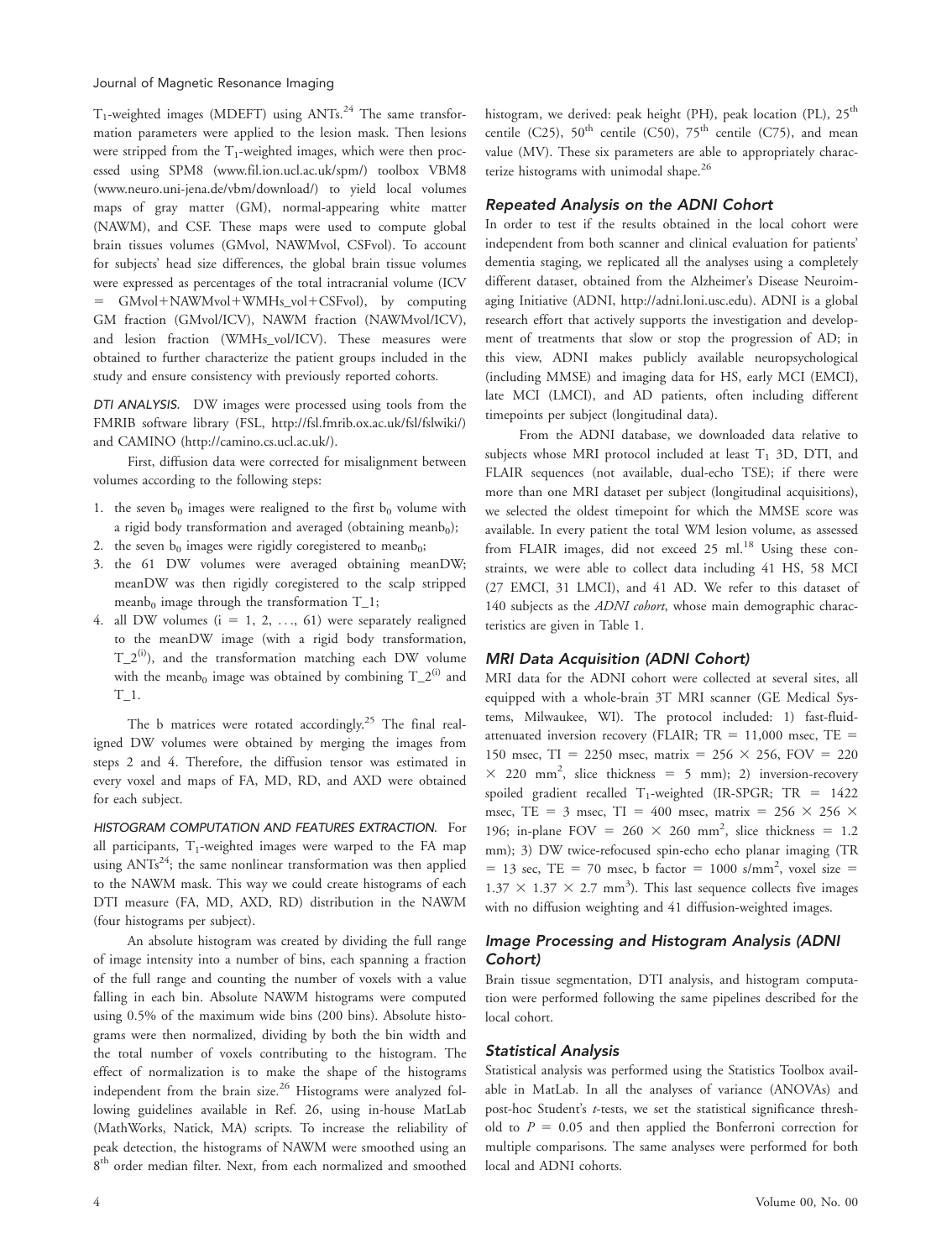All demographic characteristics but female/male ratio, clinical characteristics, and brain tissue volumetrics were compared between all groups (HS, AD, MCI) using a one-way ANOVA; on the measures surviving the ANOVA analysis, post-hoc Student's t-tests were performed. The female/male ratios were compared between groups using a chi-square test, considering as significant  $P < 0.05$ . For the local cohort, the neuropsychological scores (not available in the ADNI cohort) were compared between all groups using a oneway ANOVA; on the scores surviving the ANOVA analysis, posthoc Student's t-tests were performed.

MULTICLASS ROC ANALYSIS OF HISTOGRAM-DERIVED FEA-TURES. The six histogram-derived indices (PH, PL, C25, C50, C75, MV) relative to FA, MD, AXD, and RD in NAWM were compared between groups using a one-way ANOVA. On the indices surviving the ANOVA analysis, post-hoc Student's t-tests were performed. In the ANOVA and t-test analyses, we considered as significant  $P < 0.05$ , applying the Bonferroni correction for multiple comparisons (we set the statistical threshold to 0.05/24 in the ANOVA analysis, and to 0.05/3 in the post-hoc t-tests).

To assess the capability of group discrimination of each histogram-derived index, we employed a multiclass receiver operating characteristic (ROC) curve analysis. ROC analysis is typically used for two-groups diagnostic problems.<sup>27</sup> In our case (three groups) we used the multiclass problem approach. One method for handling  $n > 2$  classes is to produce *n* different ROC curves, one for each class. In particular, the ROC curve for class j (with j spanning from  $1$  to  $n$ ) refers to the classification performance in which j is the positive class and all other  $n-1$  classes are combined to form the negative class.<sup>27</sup> While this approach can be straightforwardly applied to  $n$  mutually independent classes, the three classes involved in this study (HS, MCI, AD) do not fulfill this criterion, MCI being a prodromal stage of AD. Consequently, the comparison of MCI vs. HS plus AD is meaningless and was not modeled. We thus retained only the two class comparisons "MCI plus AD vs. HS," and "AD vs. HS plus MCI." For each comparison we considered the feature with the highest AUC (area under the ROC curve) as the "best discriminator."

POST-HOC CORRELATION ANALYSIS. In the patients group only, Spearman partial correlation (controlled for age, gender, and education) was used to test for associations between general cognitive efficiency (measured by the MMSE score) and the "best discriminator" histogram features as revealed by ROC analyses.  $P$  < 0.05 was considered statistically significant.

## Results

## Demographic and Neuropsychological Data

Demographic and clinical characteristics of the studied subjects are summarized in Table 1.

Local Cohort: According to the inclusion criteria, there were no significant differences in age ( $F_{2,105} = 2.26$ ,  $P =$ 0.11) or gender distribution (chi-square = 2.60,  $P = 0.27$ ) between the groups. Conversely, there were differences in years of formal education ( $F_{2,105} = 4.61$ ,  $P = 0.012$ ), resulting AD patients being less educated than HS. As expected, the three groups showed significantly different MMSE scores ( $F_{2,105} = 67.77$ ,  $P < 0.0001$ ). From a neuropsychological viewpoint, MCI patients performed worse than HS at tests exploring long-term verbal episodic memory and verbal and visuospatial short-term memory. Moreover, MCI patients reported significantly lower scores than HS in the Modified Card Sorting Test. Patients with AD reported a widespread cognitive impairment involving all domains (Table 2).

ADNI Cohort: There were no significant group differences with respect to age  $(F_{2,137} = 1.72, P = 0.18)$  and gender distribution (chi-square = 5.19,  $P = 0.07$ ), while MMSE scores (available for 115 out of 140 subjects) were significantly different ( $F_{2,112} = 38.43$ ,  $P < 0.0001$ ) across groups (Table 1).

#### Brain Tissue Volumetrics

Brain volumetrics of all subjects are summarized in Table 1.

Local Cohort: AD patients showed a significantly lower GM fraction than MCI patients and HS ( $F_{2,105}$  = 14.04,  $P < 0.0001$ ). When comparing MCI patients to HS, no significant difference was found. No differences in NAWM fraction were detected between any of the groups  $(F_{2,105} = 1.12, P = 0.33)$ . Although the average lesion fraction was higher in both patients group compared to HS, these differences were not statistically significant ( $F_{2,105}$  = 1.79,  $P = 0.17$ .

ADNI Cohort: GM fractions were different in each group ( $F_{2,137} = 37.20$ ,  $P < 0.0001$ ). AD patients also showed a significantly lower NAWM fraction than MCI patients and HS ( $F_{2,137} = 8.07$ ,  $P < 0.0001$ ); when comparing MCI patients to HS, no significant difference was found. The average lesion fractions were not significant different between groups ( $F_{2,137} = 2.38$ ,  $P = 0.10$ ).

#### Histograms Computation

Local Cohort: With the exception of FA, all NAWM histograms had a clear unimodal shape for all participants (Fig. 1A). The FA histograms, in several subjects, presented instead a maximum with a plateau or two maxima with similar height and close to each other. For this reason, for the FA histograms we computed C25, C50, C75, and MV, but not PH and PL.

ADNI Cohort: For all subjects, all NAWM histograms had a clear unimodal shape (Fig. 1B).

## Multiclass ROC Analysis of Histogram-Derived Features

Local Cohort: No between-group difference was found in PH, PL, and C75 of MD, AXD, and RD. Both patient groups, compared to HS, showed higher C25, C50, and MV relative to MD, AXD, and RD. AD compared to MCI patients showed a significant increase in C25 of AXD histogram  $(C25_{AND})$ . No between-group difference was found in any of the FA histogram-derived metrics (Table 3). The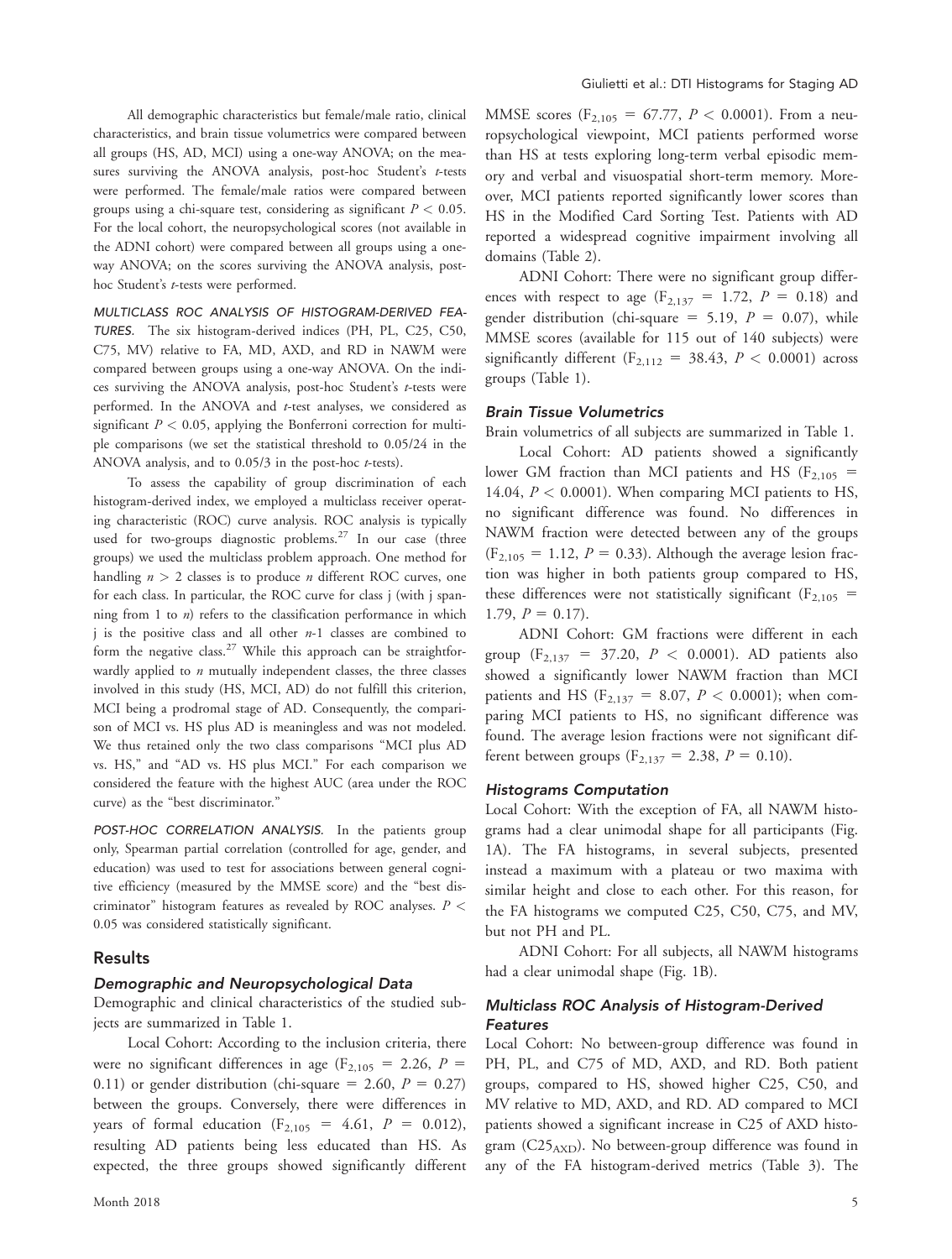| TABLE 2. Performance Obtained by Patients and Healthy Control Subjects (Belonging to the Local Conort) on<br><b>Neuropsychological Testing</b> |                                                                              |                         |                          |                         |  |
|------------------------------------------------------------------------------------------------------------------------------------------------|------------------------------------------------------------------------------|-------------------------|--------------------------|-------------------------|--|
| Cognitive domain                                                                                                                               | Neuropsychological<br>test                                                   | <b>AD</b><br>$(n = 57)$ | <b>MCI</b><br>$(n = 28)$ | <b>HS</b><br>$(n = 23)$ |  |
| Verbal episodic<br>Long-term memory                                                                                                            |                                                                              |                         |                          |                         |  |
|                                                                                                                                                | 15-Words List:                                                               |                         |                          |                         |  |
|                                                                                                                                                | Immediate recall<br>(cutoff $\geq$ 28.5)                                     | 23.2 $(9.1)^{a,b}$      | 29.9 $(5.8)^a$           | 45.8(8.8)               |  |
|                                                                                                                                                | Delayed recall<br>(cutoff $\geq 4.6$ )                                       | 2.5 $(2.4)^{a,b}$       | 4.5 $(2.3)^a$            | 9.4(2.0)                |  |
|                                                                                                                                                | Short story test:                                                            |                         |                          |                         |  |
|                                                                                                                                                | Immediate recall<br>(cutoff $\geq$ 3.1)                                      | 2.2 $(2.0)^{a,b}$       | 4.6(1.3)                 | 6(1.4)                  |  |
|                                                                                                                                                | Delayed recall<br>(cutoff $\geq$ 2.6)                                        | $0.9(1.8)^{a,b}$        | $3.7 (2.2)^a$            | 5.9(1.2)                |  |
| Visuo-spatial episodic<br>long-term memory                                                                                                     |                                                                              |                         |                          |                         |  |
|                                                                                                                                                | Complex Rey's<br>Figure:                                                     |                         |                          |                         |  |
|                                                                                                                                                | Immediate recall<br>(cutoff $\geq$ 6.4)                                      | 5.6 $(5.2)^{a,b}$       | 10.9(6.6)                | 14.2(7.9)               |  |
|                                                                                                                                                | Delayed recall<br>(cutoff $\geq$ 6.3)                                        | 4.7 $(5.1)^{a,b}$       | 9.5 $(7.1)^a$            | 14.3(6.2)               |  |
| Verbal<br>Short-term memory                                                                                                                    |                                                                              |                         |                          |                         |  |
|                                                                                                                                                | Digit span<br>(cutoff $\geq$ 3.7)                                            | 4.7 $(1.2)^a$           | 5.2(0.9)                 | 5.9(1.1)                |  |
| Visuo-spatial<br>Short-term memory                                                                                                             |                                                                              |                         |                          |                         |  |
|                                                                                                                                                | Corsi span<br>(cutoff $\geq$ 3.5)                                            | 3.6 $(1.3)^{a,b}$       | 4.3(0.6)                 | 5(0.9)                  |  |
| <b>Executive functions</b>                                                                                                                     |                                                                              |                         |                          |                         |  |
|                                                                                                                                                | Phonological Word<br>Fluency<br>(cutoff $\geq$ 17.3)                         | $26.8~(8.2)^a$          | 31.8(7.3)                | 36.6(8.8)               |  |
|                                                                                                                                                | Modified Card<br>Sorting Test<br>Criteria achieved<br>(cutoff $\geq 4.2$ )   | 2.4 $(1.7)^{a,b}$       | 3.7 $(1.9)^a$            | 5.7(0.8)                |  |
|                                                                                                                                                | Modified Card<br>Sorting Test<br>Perseverative errors<br>(cutoff $\leq$ 7.6) | 11.3 $(11.5)^a$         | 6.6(4.9)                 | 1.9(3.5)                |  |
| Language                                                                                                                                       |                                                                              |                         |                          |                         |  |
|                                                                                                                                                | Naming of objects<br>(cutoff $\geq$ 22)                                      | 24.4 (5.6)              | 28.4 (1.6)               | 29.1(0.9)               |  |

TABLE 2. Performance Obtained by Patients and Healthy Control Subjects (Belonging to the Local Cohort)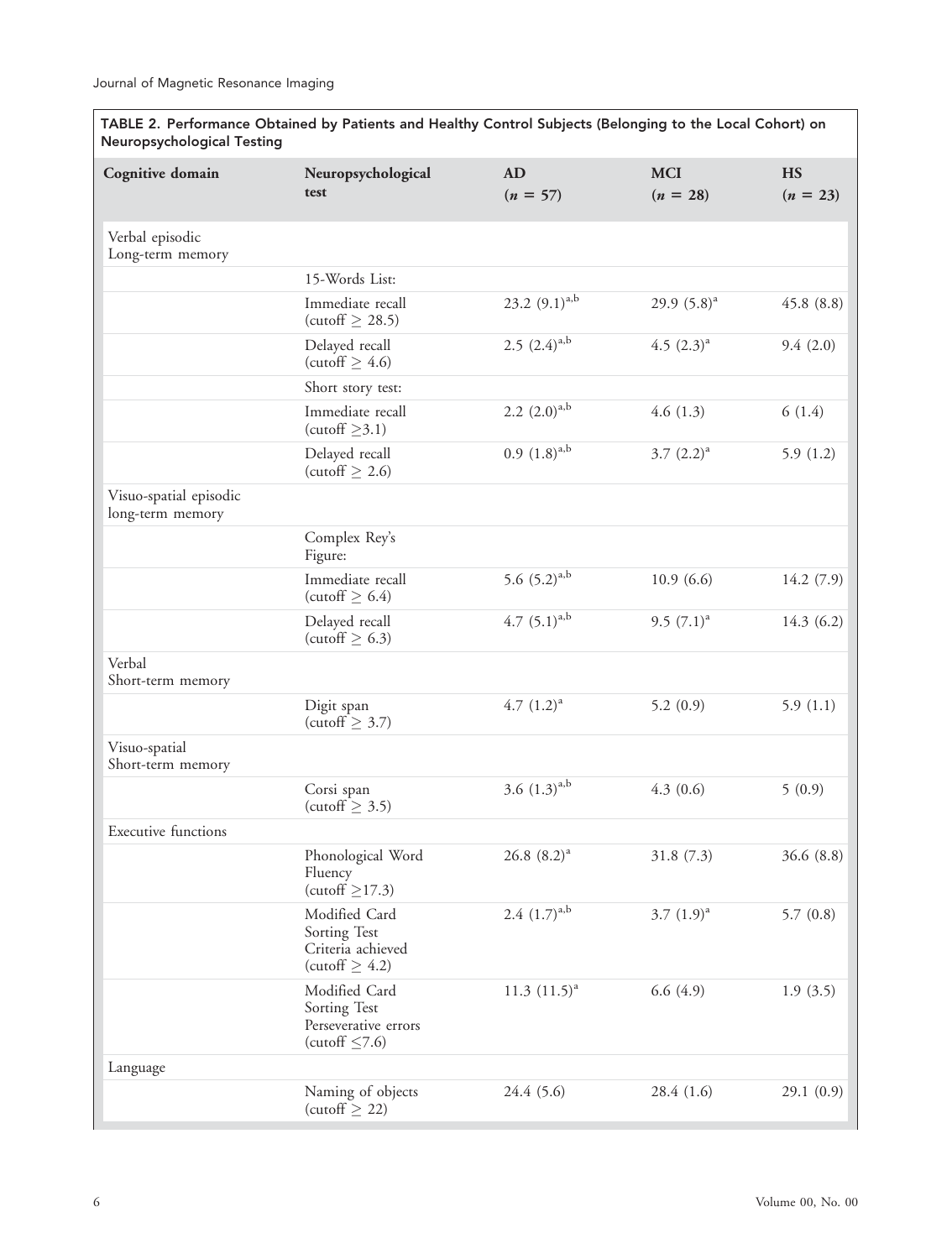| Cognitive domain      | Neuropsychological<br>test                                               | <b>AD</b><br>$(n = 57)$ | <b>MCI</b><br>$(n = 28)$ | <b>HS</b><br>$(n = 23)$ |
|-----------------------|--------------------------------------------------------------------------|-------------------------|--------------------------|-------------------------|
| Reasoning             |                                                                          |                         |                          |                         |
|                       | Raven's Colored Pro-<br>gressive Matrices<br>$\text{(cutoff)} \geq 18.9$ | 22.9 $(6.3)^{a,b}$      | $27.7~(4.7)^{a}$         | 32.6(2.8)               |
| Constructional praxis |                                                                          |                         |                          |                         |
|                       | Copy of drawings<br>(cutoff $\geq$ 7.1)                                  | 7.4 $(3.3)^{a,b}$       | 9.4(1.7)                 | 10.7(1.3)               |
|                       | Copy of drawings<br>with landmarks<br>(cutoff $\geq 61.8$ )              | 56.7 $(16.4)^{a,b}$     | 66 (4.4)                 | 69.3(0.9)               |
|                       | Copy of Complex<br>Rey's Figure<br>(cutoff $\geq$ 23.7)                  | 20.5 $(12.5)^{a,b}$     | 29.8(6.7)                | 32.6(2.1)               |

## TABLE 2: Continued

All values are expressed as: mean (SD). All measures were compared between groups using Student's t-test. Bonferroni correction was used to account for multiple comparisons ( $P < 0.05$ ). For each administered test appropriate adjustments for gender, age, and education were applied according to the Italian normative data. Available cutoff scores of normality (>95% of the lower tolerance limit of the normal population distribution) are also reported for each test.  $AD =$  Alzheimer's disease;  $HS =$  healthy subjects;  $MCI =$  mild cognitive impairment.

<sup>a</sup>Statistically significant difference between patients (AD or MCI) and HS.

<sup>b</sup>Statistically significant difference between AD and MCI.

ROC analyses were thus performed on the following indices: C25, C50, and MV of AXD, RD, and MD.

 $C25_{\rm AND}$  was the best between-group discriminator, having a maximum AUC of 0.80 (95% confidence intervals [CI]: 0.65–0.95) for MCI plus AD vs. HS (Fig. 2A) and of 0.74 (95% CI: 0.60–0.88) for AD vs. HS plus MCI comparison (Fig. 3A).

ADNI Cohort: As in the local cohort, no betweengroup difference was found in any of the FA histogramderived metrics. Both AD and MCI, compared to HS, showed higher C25, C50, C75, MV of AXD, C50, MV of MD, and MV of RD. AD compared to HS also showed lower PH of AXD and higher C75 of MD and RD. AD compared to MCI had lower PH of AXD and higher C75 and MV of AXD and MV of MD (Table 3). The ROC analyses were thus performed on the following indices: PH, C25, C50, C75, and MV of AXD, C50, C75, and MV of MD, and C75 and MV of RD.

MVAXD was the best between-group discriminator, having a maximum AUC of 0.75 (95% CI: 0.62–0.87) for MCI plus AD vs. HS (Fig. 2B) and of 0.75 (95% CI: 0.63–0.87) for AD vs. HS plus MCI (Fig. 3B) comparison.

### Post-Hoc Correlation Analysis

Local Cohort: In the patients group (MCI plus AD) we found a significant Spearman partial correlation (adjusted for age, gender, and education) equal to  $r = -0.34$  ( $P =$ 0.0016) between MMSE raw score and C25<sub>AXD</sub>.

ADNI Cohort: In the patients group (MCI plus AD) a significant Spearman partial correlation (adjusted for age and gender; education scores were not available) equal to  $r$  $= -0.30$   $(P = 0.0079)$  between MMSE raw score and MVAXD was found.

## **Discussion**

In this study we assessed the ability of NAWM diffusivity changes to classify patients at different stages of the clinical course of AD and evaluated the suitability of histogramderived metrics for patient staging and monitoring disease progression. Several previous studies attempted to define the features of diffusivity changes in the advanced stages of AD<sup>28</sup> and to identify correlations with clinical evaluations or measures of cognitive decline such as the MMSE score.<sup>7</sup> However, it remains to be clarified whether a simple quantification of DTI parameters can support patient staging.

In the current study we used histogram analysis, which is able to detect subtle global changes in the brain tissue and is particularly indicated when dealing with a diffuse disease such as AD.<sup>29</sup> Histograms summarize the information derived from large portions of tissue (in our case, the whole NAWM) into a curve, which can be characterized by simple metrics. In this work we compared the diagnostic reliability of a number of histogram metrics, computed for FA, MD, AXD, and RD.

Our study strongly suggests that the information delivered by AXD of NAWM is the most informative DTI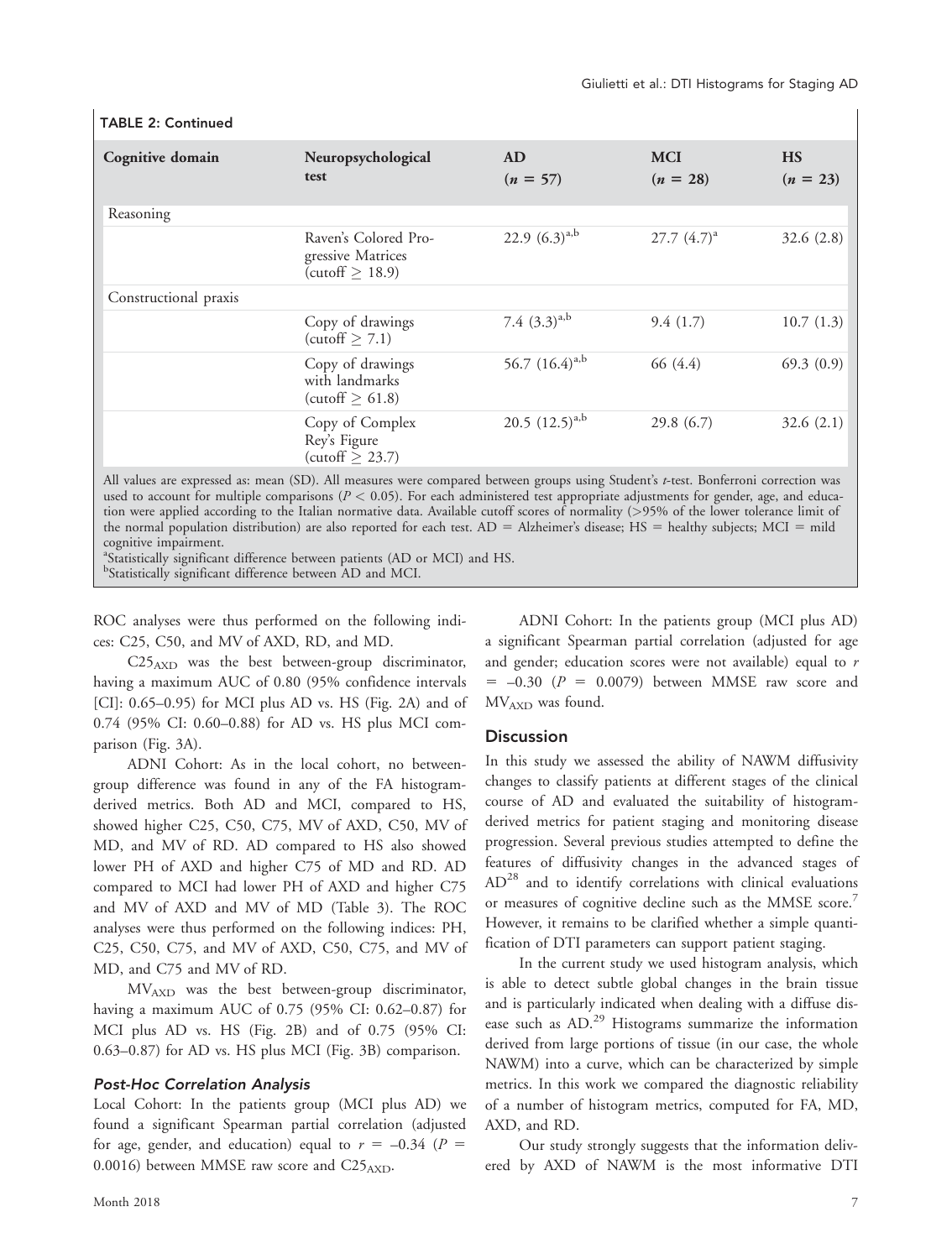

FIGURE 1: Group-averaged histograms of FA, MD, AXD, and RD in NAWM of three groups: HS (green), MCI (black) and AD patients (red). A: Local cohort dataset. B: ADNI cohort dataset.

measure regarding the biological evolution of AD in the human brain. The data analysis identically performed on a local dataset (108 subjects) and ADNI dataset (140 subjects) has indeed found in both cases that AXD histogram-related parameters had the best performance in distinguishing AD, MCI, and HS.

In particular, with the post-hoc  $t$ -test analysis we found that, for the local cohort dataset, C25, C50, MV of MD, AXD and RD were able to distinguish patients (MCI, AD) from healthy subjects. More interestingly, C25AXD was as the only parameter different in each group and the most sensitive parameter to differentiate either AD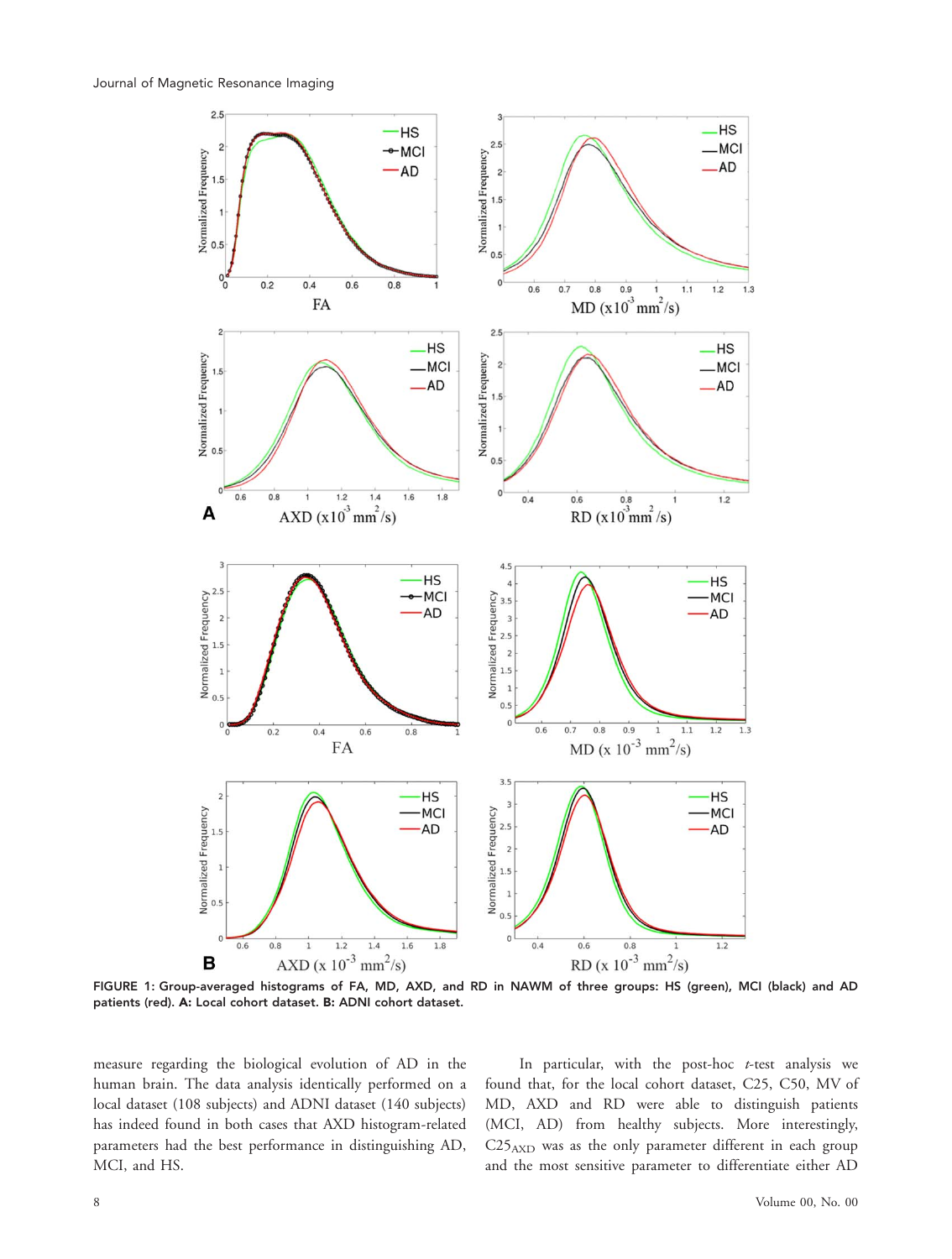# TABLE 3. Histogram-Derived Indices of DTI Measures in NAWM of Patients (AD, MCI) and HS, for the Local (Upper Numbers) and ADNI (Lower Numbers) Cohorts

|            |                                      |                                | <b>FA</b>                                                  |                                                          |                                                 |                                                             |
|------------|--------------------------------------|--------------------------------|------------------------------------------------------------|----------------------------------------------------------|-------------------------------------------------|-------------------------------------------------------------|
|            | PH                                   | PL                             | C <sub>25</sub>                                            | C50                                                      | C <sub>75</sub>                                 | <b>MV</b>                                                   |
| AD         | $2.79$ [0.16]                        | $0.34$ [0.02]                  | $0.18$ [0.01]<br>$0.27$ [0.02]                             | $0.29$ [0.02]<br>$0.36$ [0.02]                           | $0.42$ [0.02]<br>$0.47$ [0.02]                  | $0.31$ [0.02]<br>$0.38$ [0.02]                              |
| <b>MCI</b> | $\sqrt{2}$<br>$2.83$ [0.15]          | $0.34$ [0.03]                  | $0.18$ [0.02]<br>$0.28$ [0.02]                             | $0.29$ [0.02]<br>$0.37$ [0.02]                           | $0.42$ [0.02]<br>$0.47$ [0.02]                  | $0.31$ [0.02]<br>$0.39$ [0.02]                              |
| HS         | $2.75$ [0.18]                        | $0.35$ [0.03]                  | $0.18$ [0.02]<br>$0.28$ [0.01]                             | $0.30$ [0.02]<br>$0.37$ [0.02]                           | $0.42$ [0.02]<br>$0.48$ [0.02]                  | $0.32$ [0.02]<br>$0.39$ [0.02]                              |
|            |                                      |                                | <b>MD</b>                                                  |                                                          |                                                 |                                                             |
|            | PH                                   | <b>PL</b>                      | C <sub>25</sub>                                            | C50                                                      | C <sub>75</sub>                                 | MV                                                          |
| AD         | $2.75$ [0.45]<br>$4.14$ [0.61]       | $0.80$ [0.03]<br>$0.76$ [0.03] | $0.75$ $[0.03]$ <sup>a</sup><br>$0.71$ [0.02]              | $0.85$ [0.04] <sup>a</sup><br>$0.78$ [0.03] <sup>a</sup> | $1.00$ [0.06]<br>$0.85$ [0.03] <sup>a</sup>     | $0.92$ $[0.04]$ <sup>a</sup><br>0.83 $[0.03]^{a,b}$         |
| <b>MCI</b> | $2.63$ [0.45]<br>$4.55$ [0.72]       | $0.79$ [0.04]<br>$0.76$ [0.03] | $0.74$ [0.03] <sup>a</sup><br>$0.71$ [0.03]                | $0.84$ [0.04] <sup>a</sup><br>$0.77$ [0.03] <sup>a</sup> | $1.00$ [0.07]<br>$0.84$ [0.04]                  | $0.92[0.05]$ <sup>a</sup><br>$0.81$ [0.04] <sup>a</sup>     |
| HS         | 2.78 [0.35]<br>$4.61$ [0.65]         | $0.77$ [0.03]<br>$0.74$ [0.03] | $0.72$ [0.02]<br>$0.69$ [0.02]                             | $0.81$ [0.03]<br>$0.75$ [0.03]                           | $1.00$ [0.05]<br>$0.82$ [0.03]                  | $0.88$ [0.04]<br>$0.79$ [0.03]                              |
|            |                                      |                                | <b>AXD</b>                                                 |                                                          |                                                 |                                                             |
|            | <b>PH</b>                            | <b>PL</b>                      | C <sub>25</sub>                                            | C50                                                      | C <sub>75</sub>                                 | <b>MV</b>                                                   |
| AD         | $1.67$ [0.16]<br>1.95 $[0.14]^{a,b}$ | $1.11$ [0.04]<br>$1.06$ [0.03] | 1.01 $[0.03]^{a,b}$<br>$0.98$ [ $0.03$ ] <sup>a</sup>      | $1.17$ $[0.04]$ <sup>a</sup><br>1.11 $[0.03]^a$          | 1.36 [0.05]<br>1.29 [0.04] <sup>a,b</sup>       | 1.23 $[0.04]$ <sup>a</sup><br>1.19 $[0.04]^{a,b}$           |
| <b>MCI</b> | $1.59$ [0.14]<br>$2.04$ [0.14]       | 1.10 [0.04]<br>$1.05$ [0.04]   | $0.99$ $[0.03]$ <sup>a</sup><br>$0.97$ [0.03] <sup>a</sup> | 1.16 $[0.04]$ <sup>a</sup><br>1.10 $[0.04]^a$            | 1.36 [0.06]<br>$1.27$ [0.05] <sup>a</sup>       | 1.22 $[0.05]$ <sup>a</sup><br>$1.17$ [0.04] <sup>a</sup>    |
| HS         | $1.62$ [0.10]<br>$2.08$ [0.12]       | 1.08 [0.03]<br>$1.03$ [0.03]   | $0.97$ [0.03]<br>$0.96$ [0.02]                             | $1.13$ [0.03]<br>$1.08$ [0.03]                           | 1.32 [0.04]<br>$1.24$ [0.03]                    | $1.18$ [0.04]<br>$1.14$ [0.03]                              |
|            |                                      |                                | RD                                                         |                                                          |                                                 |                                                             |
|            | PH                                   | <b>PL</b>                      | C <sub>25</sub>                                            | C50                                                      | C <sub>75</sub>                                 | $\mathbf{M}\mathbf{V}$                                      |
| AD         | 2.25 [0.29]<br>3.30 [0.35]           | $0.65$ [0.04]<br>$0.61$ [0.03] | $0.58$ [0.03] <sup>a</sup><br>$0.53$ [0.02]                | $0.70$ $[0.04]$ <sup>a</sup><br>$0.61$ [0.03]            | $0.87$ [0.06]<br>$0.70$ [ $0.03$ ] <sup>a</sup> | $0.77[0.04]$ <sup>a</sup><br>$0.66$ [ $0.03$ ] <sup>a</sup> |
| <b>MCI</b> | 2.20 [0.29]<br>$3.55$ [0.41]         | $0.64$ [0.05]<br>$0.60$ [0.04] | $0.57$ [0.04] <sup>a</sup><br>$0.53$ [0.03]                | $0.69$ $[0.05]$ <sup>a</sup><br>$0.60$ [0.03]            | $0.86$ [0.07]<br>$0.68$ [0.04]                  | $0.77[0.05]^a$<br>$0.64$ [0.04] <sup>a</sup>                |
| HS         | $2.35$ [0.22]<br>$3.56$ [0.33]       | $0.62$ [0.03]<br>$0.59$ [0.03] | $0.55$ [0.04]<br>$0.51$ [0.03]                             | $0.67$ [0.03]<br>$0.59$ [0.03]                           | $0.82$ [0.05]<br>$0.67$ [0.03]                  | $0.73$ [0.04]<br>$0.62$ [0.03]                              |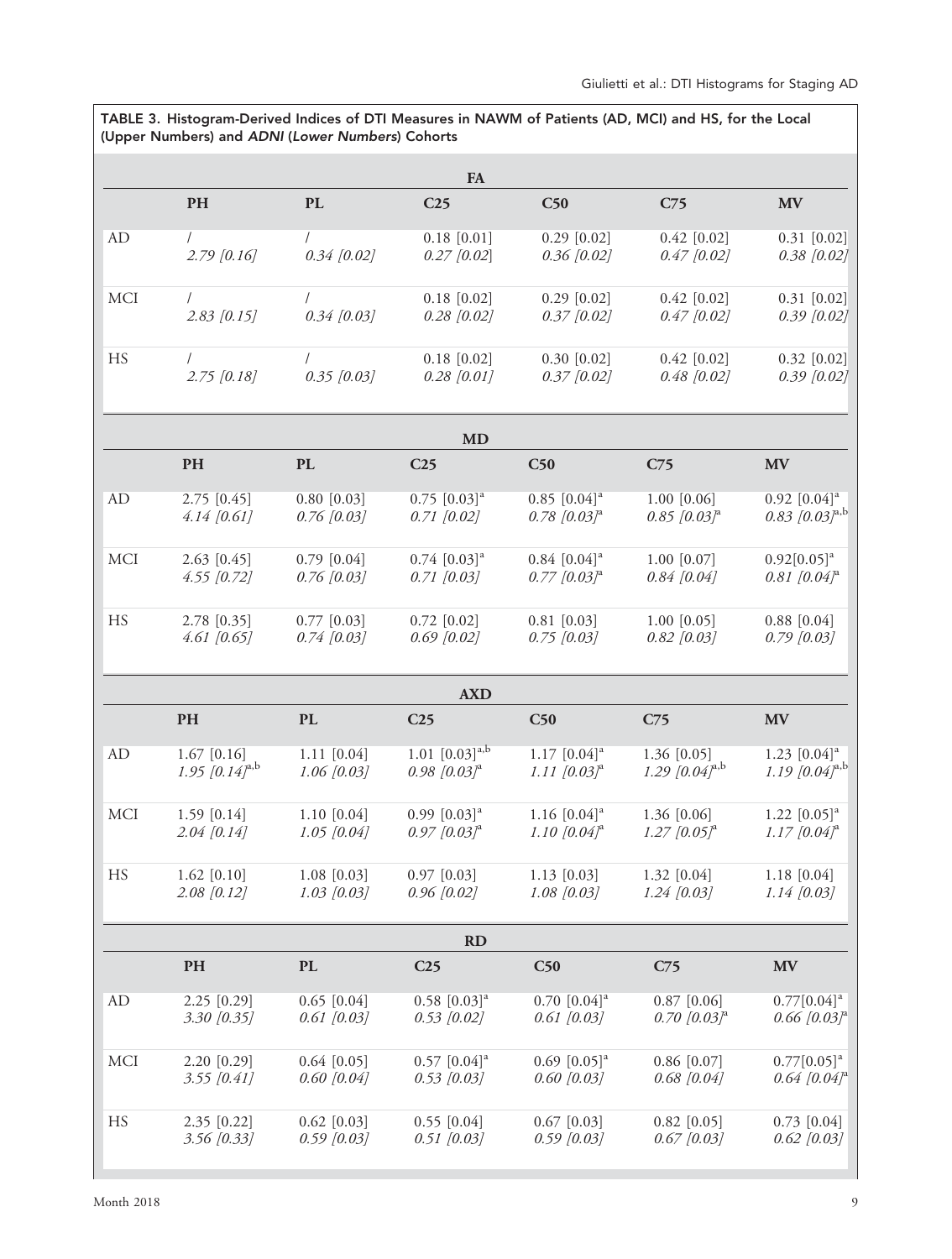All values are expressed as: mean [SD]. Diffusivity measures are expressed in  $10^{-3}$ mm<sup>2</sup>/s. All indices were compared between groups using Student's t-test. Bonferroni correction was used to account for multiple comparisons  $(P < 0.05)$ . AD = Alzheimer's disease; AXD = axial diffusivity; C25 = 25th centile of histogram; C50 = 50th centile of histogram;  $C75 = 75$ th centile of histogram; FA = fractional anisotropy; HS = healthy subjects; MCI = mild cognitive impairment; MD = mean diffusivity;  $MV =$  histogram mean value; NAWM = normal appearing white matter;  $PH =$  peak height of histogram; PL = peak location of histogram;  $R\bar{D}$  = radial diffusivity. Statistically significant difference between patients (AD or MCI) and HS. <sup>b</sup>Statistically significant difference between AD and MCI.

patients from the HS plus MCI group and HS from the MCI plus AD group, as demonstrated by ROC curves and AUC values.

Similarly, the analysis on the ADNI dataset has shown that MV of MD and AXD and C75 of AXD were all significantly different in each group, but the ROC analysis highlighted  $MV<sub>AXD</sub>$  as the measure with the maximum AUC value in the two comparisons.

 $C25_{\rm AXD}$  and  $MV_{\rm AXD}$  accounted also for the patients' level of global cognitive impairment of the two cohorts, as highlighted by the post-hoc correlation analysis.

It is meaningful that in two independent datasets we observed that AXD was the best discriminator between groups (C25<sub>AXD</sub> for local dataset and MV<sub>AXD</sub> for ADNI dataset). In terms of histogram features, however, we found some differences between datasets. For the local dataset, C25 was the best discriminator, while for the ADNI dataset it was MV. We can speculate on the source of this inconsistency, bearing in mind that these features ultimately reflect the shape of the histograms, which in turn depend on the NAWM masks, on the DTI maps and on the anatomical to DTI space coregistration.



FIGURE 2: ROC curves relative to the comparison of MCI plus AD vs. HS in local cohort dataset (A) and ADNI cohort dataset (B). In these figures, sensitivity is the proportion of MCI and AD patients correctly classified and specificity is the proportion of HS correctly classified. Different features are represented with different colors; the features with maximum AUC are highlighted with colored circles.



FIGURE 3: ROC curves relative to the comparison AD vs. HS plus MCI in local cohort dataset (A) and ADNI cohort dataset (B). In these figures, sensitivity is the proportion of AD patients correctly classified and specificity is the proportion of HS and MCI subjects correctly classified. Different features are represented with different colors; the features with maximum AUC are highlighted with colored circles.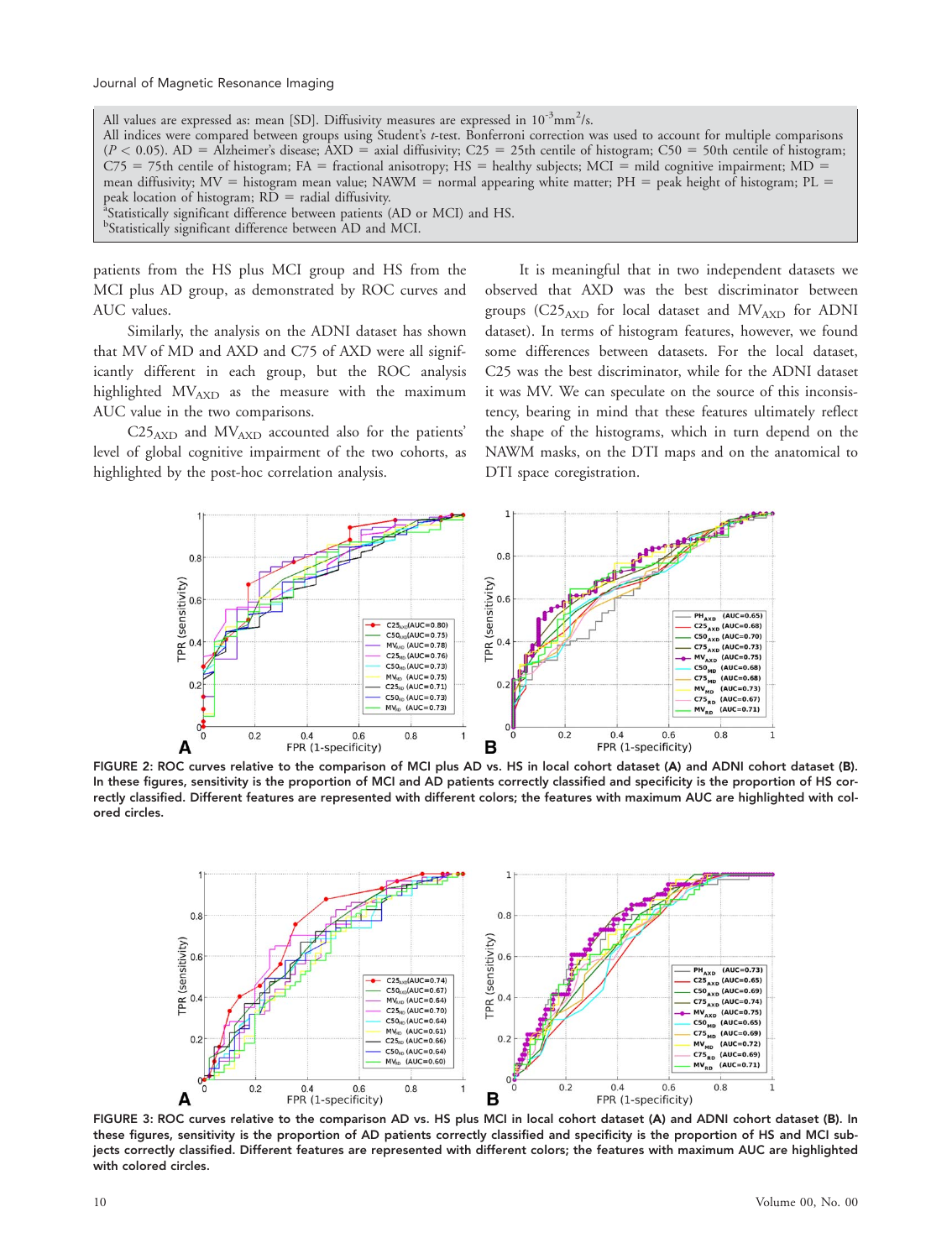NAWM masks and anatomical to DTI space warping were carefully checked to assure accuracy. DTI data were acquired with similar but not identical protocols, differing in number of diffusion gradients and spatial resolution. The number of gradients (61 vs. 41) should not substantially influence the DTI diffusivity measures,  $30,31$  but the in-plane resolution (about 3 times lower in the local dataset) affects the amount of partial volume effects. Comparing the histogram shapes and the range of diffusivity values relative to local and ADNI cohorts with the DTI values referred by the literature<sup>32</sup> confirms this hypothesis, as the histograms of the local cohort dataset (suffering a greater partial volume effect) tend to include more bins with low FA and high diffusivity values. This observation accounts for both the FA histogram not being unimodal and diffusivity histograms having right tails with lower slope when compared to the ADNI ones.

Nevertheless, the results of the two histogram analyses converged in selecting axial diffusivity as the best discriminator, and yielded similar AUC values for C25AXD (for the local cohort dataset) and MVAXD (for the ADNI cohort dataset), therefore indicating a similar group discrimination capability.

WM damage in AD has been interpreted on the basis of two coexisting main pathophysiological mechanisms<sup>33</sup>: neurodegeneration and myelin damage. The former mechanism induces axonal damage caused by Wallerian degeneration,<sup>34</sup> secondary to the effect of cortical neuronal loss. Concurrently, homeostatic repair mechanisms are activated by demyelinating processes, with amyloid and tau accumulating as by-products of these mechanisms. Evidence<sup>34</sup> suggests that in the early stage of the disease these pathological processes coexist and are relatively independent, while at later stages Wallerian degeneration seems to prevail. Reduced AXD and increased RD have been proposed as specific markers of axonal degeneration and demyelination, respectively, based on animal models.<sup>34,35</sup> However, this interpretation in human brain data has been challenged. $36$ In particular, little evidence of reduced AXD has been reported, with the majority of studies reporting increased AXD in multiple conditions, including  $AD<sup>37</sup>$  A previous study comparing these indices in patients with AD at differing stages<sup>38</sup> showed increased axial diffusivity as the earliest sign of white matter change. They speculated that these changes could reflect early inflammatory events such as microglial activation, which has been implicated in AD pathophysiology.<sup>39</sup> In accordance with these findings, we found in both the local and ADNI datasets an increase of MD, AXD, and RD in the NAWM of patients (MCI, AD—probably driven by the latter) when compared with healthy subjects, while only changes in AXD were able to also distinguish MCI from AD.

The interpretation of increased AXD as a marker of inflammation is very speculative, and alternative explanations are possible, including some form of axonal degeneration. This would fit with the hypothesis of Wallerian degeneration secondary to distal cortical atrophy, as the neuropathological process underlying WM damage in AD, particularly along the main cholinergic pathways. Currently, our data do not allow us to draw a firm conclusion on the substrate of the measured change.

Regardless of the pathological substrate, our data indicate that AXD histogram-derived parameters are the most promising indexes among the ones here investigated for patient stratification. With regard to the potential clinical impact of our study, the results of ROC analyses and posthoc correlation analysis are promising. Although these results need to be confirmed by further studies on larger patient populations and different MRI scanners and DTI protocols, the ROC analyses results indicate that AXD features in the NAWM have the capability of discriminating between groups, while the post-hoc correlation results highlight that AXD features account for the patients' level of global cognitive impairment, thus expressing the clinical impact of brain involvement. These findings suggest that histogram features of AXD might be reliable biomarkers to be used in clinical trials (ie, patients' staging and follow-up) and, possibly, as a diagnostic tool in clinical settings. In future work, it will be interesting to test if the classification performance, and consequently the clinical usefulness, could be improved by using a linear/nonlinear combination of AXD features and/or exploiting more sophisticated classification algorithms, such as those used in machine learning (eg, Support Vector Machine, Random Forest).

One might argue that neuropsychological assessments provide a comparable performance at a lower cost. However, MRI is typically performed at the time of diagnosis, and current DTI protocols (available on all clinical scanners) would add only a few minutes to the basic clinical protocol. The advantage of imaging biomarkers is that they are more objective and might be more sensitive than MMSE at the very early stages. Clearly, more validation is needed before these tools can be translated into the clinic.

There were some limitations in our study. First, this study lacked longitudinal data. Moreover, data for DTI analysis are relatively easy to acquire; nevertheless, recent development in microstructural imaging suggest that more sophisticated approaches<sup>40</sup> can provide more specific information about WM. Future studies are warranted to investigate whether more accurate biomarkers for AD progression can be obtained by applying histogram analysis to indices derived from these advanced models of diffusion. An important observation is that the spatial resolution of DTI might affect the results of histogram analysis. While further investigations are required, the current recommendation would be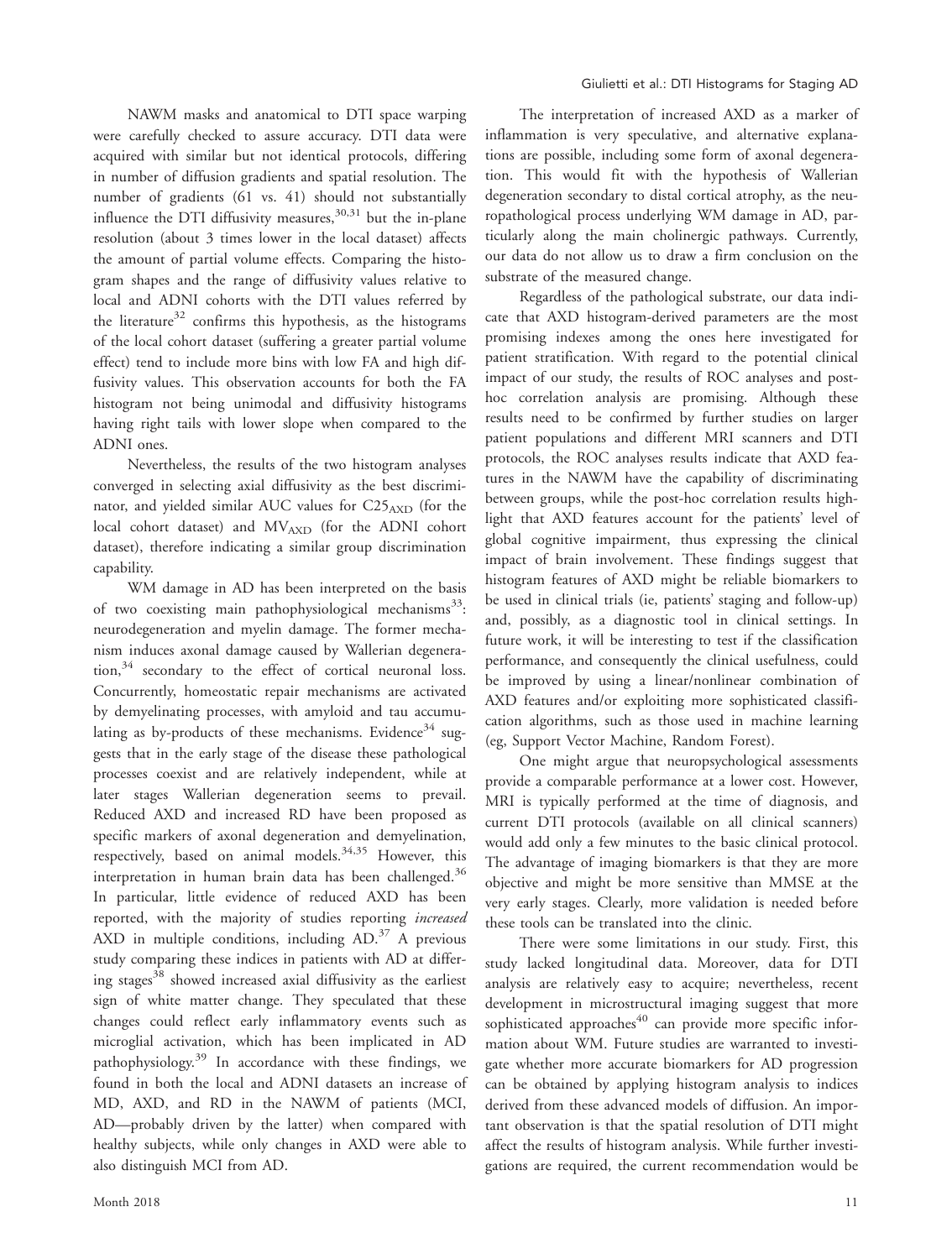to match the ADNI protocol. Another potential source of bias is the different resolution of  $T_1$ -weighted and  $T_2$ weighted data, which were coregistered for the purpose of obtaining the NAWM mask. While ideally one would acquire data with similar geometry, in this case the sequences were optimized for brain segmentation and lesion segmentation, respectively. Regarding lesion segmentation, it is also legitimate to wonder whether, as patients tend to have higher lesion load, this could introduce a bias. However, we excluded participants with lesion volume larger than 25 ml and all histograms were normalized by the total voxel count. This implies that, for every participant, the number of total lesion voxels was at least 20–30 times less than the number of NAWM voxels. Including/excluding in the NAWM histograms such a small amount of voxels would not affect the shape of the histograms, which would be substantially unchanged.

Finally, it should be noted that the local cohort groups were well matched for age and gender, but the level of education was higher in healthy controls compared to the patients' groups (education is not available for the ADNI cohort). While this may introduce a potential bias, it is a fairly common occurrence in this kind of study.

In conclusion, our findings suggest that histogramderived measures of AXD in NAWM might be a sensitive marker of microstructural brain tissue changes occurring during the course of AD and might be useful to predict the rate of disease progression, and hopefully to be used as an index of response to medication in pharmacological trials.

## Acknowledgment

Contract grant sponsor: Italian Ministry of Health; contract grant number: RF09.150; RF10.047 (to M.B.).

### References

- 1. Petersen RC, Aisen P, Boeve BF, et al. Criteria for mild cognitive impairment due to Alzheimer's disease in the community. Ann Neurol 2013;74:199–208.
- 2. Dubois B, Feldman HH, Jacova C, et al. Revising the definition of Alzheimer's disease: a new lexicon. Lancet Neurol 2010;9:1118–1127.
- 3. Vemuri P, Whitwell JL, Kantarci K, et al. Antemortem MRI based STructural Abnormality iNDex (STAND)-scores correlate with postmortem Braak neurofibrillary tangle stage. Neuroimage 2008;42:559–567.
- 4. Patwardhan MB, McCrory DC, Matchar DB, Samsa GP, Rutschmannet OT. Alzheimer disease: operating characteristics of PET. A meta-analysis. Radiology 2004;231:73–80.
- 5. Ikonomovic MD, Klunk WE, Abrahamson EE, et al. Post-mortem correlates of in vivo PiB-PET amyloid imaging in a typical case of Alzheimer's disease. Brain 2008;131:1630–1645.
- 6. Fortea J, Vilaplana E, Alcolea D, et al. Cerebrospinal fluid  $\beta$ -amyloid and phosphor-tau biomarker interactions affecting brain structure in preclinical Alzheimer disease. Ann Neurol 2014;76:223–230.
- 7. Frisoni GB, Fox NC, Jack CR, et al. The clinical use of structural MRI in Alzheimer disease. Nat Rev Neurol 2010;6:67–77.
- 8. Caso F, Agosta F, Filippi M. Insights into white matter damage in Alzheimer's disease: from postmortem to in vivo diffusion tensor MRI studies. Neurodegen Dis 2016;16:26–33.
- 9. Tournier JD, Mori S, Leemans A. Diffusion tensor imaging and beyond. Magn Reson Med 2011;65:1532–1556.
- 10. Bosch B, Arenaza-Urquijo EM, Rami L, et al. Multiple DTI index analysis in normal aging, amnestic MCI and AD. Relationship with neuropsychological performance. Neurobiol Aging 2012;33:61–74.
- 11. Holtmannspötter M, Peters N, Opherk C, et al. Diffusion magnetic resonance histograms as a surrogate marker and predictor of disease progression in CADASIL: a two-year follow-up study. Stroke 2005;36: 2559–2565.
- 12. Steffen–Smith EA, Sarlls JE, Pierpaoli C, et al. Diffusion tensor histogram analysis of pediatric diffuse intrinsic pontine glioma. Biomed Res Int 2014:647356.
- 13. Lema A, Bishop C, Malik O, et al. A comparison of magnetization transfer methods to assess brain and cervical cord microstructure in multiple sclerosis. J Neuroimaging 2017;27:221–226.
- 14. McKhann GM, Knopman DS, Chertkow H, et al. The diagnosis of dementia due to Alzheimer's disease: recommendations from the National Institute on Aging-Alzheimer's Association workgroups on diagnostic guidelines for Alzheimer's disease. Alzheimers Dement 2011;7:263–269.
- 15. American Psychiatric Association. Diagnostic and statistical manual of mental disorders, 5th ed. Arlington, VA: American Psychiatric Association Publishing; 2013.
- 16. Hughes CP, Berg L, Danziger WL, Coben LA, Martin RL. A new clinical scale for the staging of dementia. Br J Psychiatry 1982;140: 566–572.
- 17. Hachinski VC, Iliff LD, Zilhka E, et al. Cerebral blood flow in dementia. Arch Neurol 1975;32:632–637.
- 18. Iadecola C. The pathobiology of vascular dementia. Neuron 2013;80: 844–866.
- 19. Büsch D, Hagemann N, Bender N. The dimensionality of the Edinburgh Handedness Inventory: An analysis with models of the item response theory. Laterality 2010;15:610–628.
- 20. Barletta-Rodolfi C, Gasparin F, Ghidoni E. Kit del neuropsicologo italiano. Milan, Italy: Dynamicom Edizioni, 2011.
- 21. Orsini A, Grossi D, Capitani E, Laiacona M, Papagno C, Vallar G. Verbal and spatial immediate memory span: Normative data from 1355 adults and 1112 children. Ital J Neurol Sci 1987;8:539–548.
- 22. Miceli G, Laudanna A, Burani C, et al. Batteria per l'analisi dei deficit afasici. Associazione per lo sviluppo delle ricerche neuropsicologiche. Milan, Italy: Berdata; 1991.
- 23. Folstein MF, Folstein SE, McHugh PR. Mini-mental state. A practical method for grading the cognitive state of patients for the clinician. J Psychiatr Res 1975;12:189–198.
- 24. Avants BB, Tustison NJ, Song G, et al. A reproducible evaluation of ANTs similarity metric performance in brain image registration. Neuroimage 2011;54:2033–2044.
- 25. Leemans A, Jones DK. The B-matrix must be rotated when correcting for subject motion in DTI data. Magn Reson Med 2009;61:1336–1349.
- 26. Tofts PS, Davies GR, Dehmeshki J. Histograms: Measuring subtle diffuse disease. In: Tofts P, editor. Quantitative MRI of the brain: Measuring changes caused by disease. Chichester, UK; John Wiley & Sons; 2003:581–610.
- 27. Fawcett T. An introduction to ROC analysis. Pattern Recogn Lett 2006;27:861–874.
- 28. Hua X, Hibar DP, Ching CR, et al. Unbiased tensor-based morphometry: improved robustness and sample size estimates for Alzheimer's disease clinical trials. Neuroimage 2013;66:648–661.
- 29. Cercignani M. Strategies for patient-control comparison of diffusion MR Data. In: Jones DK, editor. Diffusion MRI: Theory, methods, and applications. Oxford, UK: Oxford University Press; 2010:485–499.